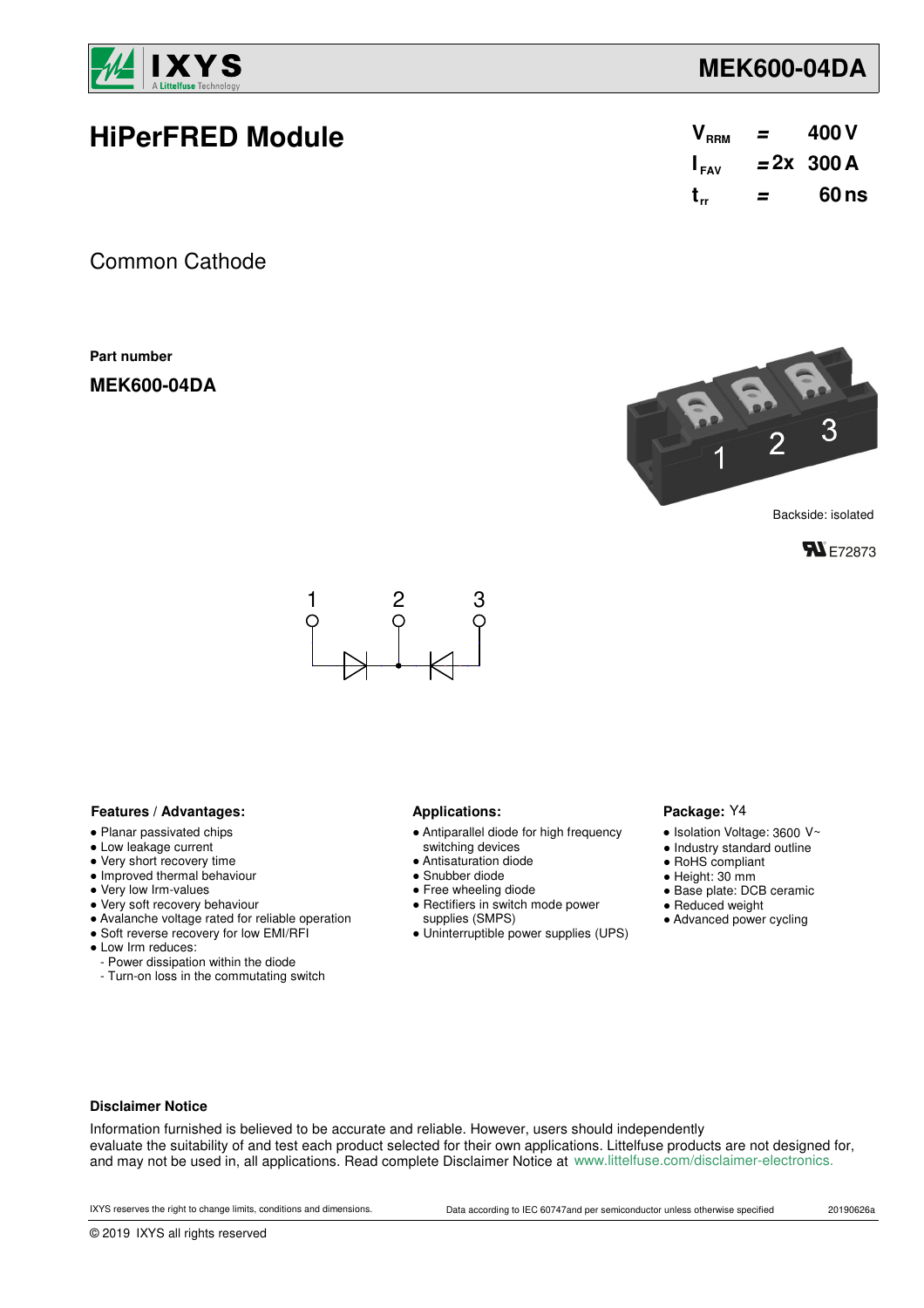

## **MEK600-04DA**

| <b>Fast Diode</b> |                                              |                                                                               |                                 |      | Ratings |      |                |
|-------------------|----------------------------------------------|-------------------------------------------------------------------------------|---------------------------------|------|---------|------|----------------|
| Symbol            | <b>Definition</b>                            | <b>Conditions</b>                                                             |                                 | min. | typ.    | max. | Unit           |
| $V_{\text{RSM}}$  | max. non-repetitive reverse blocking voltage |                                                                               | $T_{VJ} = 25^{\circ}C$          |      |         | 400  | $\vee$         |
| $V_{RRM}$         | max. repetitive reverse blocking voltage     |                                                                               | $T_{VJ} = 25^{\circ}C$          |      |         | 400  | $\vee$         |
| $I_R$             | reverse current, drain current               | $V_{B}$ = 400 V                                                               | $T_{V,I} = 25^{\circ}C$         |      |         | 6    | mA             |
|                   |                                              | $V_R$ = 400 V                                                                 | $T_{\nu J} = 125$ °C            |      |         | 18   | mA             |
| $V_F$             | forward voltage drop                         | $I_F = 300 A$                                                                 | $T_{V,1} = 25^{\circ}C$         |      |         | 1.36 | $\vee$         |
|                   |                                              | $I_F = 600 A$                                                                 |                                 |      |         | 1.79 | V              |
|                   |                                              | $I_F = 300 A$                                                                 | $T_{VJ}$ = 125 °C               |      |         | 1.20 | $\sf V$        |
|                   |                                              | $I_F = 600 A$                                                                 |                                 |      |         | 1.68 | V              |
| $I_{\text{FAV}}$  | average forward current                      | $T_c = 95^{\circ}$ C                                                          | $T_{VJ} = 150^{\circ}C$         |      |         | 300  | $\overline{A}$ |
|                   |                                              | rectangular<br>$d = 0.5$                                                      |                                 |      |         |      |                |
| $V_{F0}$          | threshold voltage                            |                                                                               | $T_{\rm{VJ}} = 150^{\circ}C$    |      |         | 0.74 | $\vee$         |
| $r_F$             | slope resistance                             | for power loss calculation only                                               |                                 |      |         | 1.42 | $m\Omega$      |
| $R_{thJC}$        | thermal resistance junction to case          |                                                                               |                                 |      |         | 0.11 | K/W            |
| $R_{thCH}$        | thermal resistance case to heatsink          |                                                                               |                                 |      | 0.08    |      | K/W            |
| $P_{\text{tot}}$  | total power dissipation                      |                                                                               | $T_c = 25^{\circ}C$             |      |         | 1100 | W              |
| $I_{FSM}$         | max. forward surge current                   | t = 10 ms; (50 Hz), sine; $V_B = 0$ V                                         | $T_{VJ} = 45^{\circ}C$          |      |         | 3.00 | kA             |
| $\mathbf{C}_{J}$  | junction capacitance                         | $V_B = 200 V$ f = 1 MHz                                                       | $T_{VJ} = 25^{\circ}C$          |      | 935     |      | pF             |
| $I_{\rm RM}$      | max. reverse recovery current                |                                                                               | $T_{VJ} = 25 °C$                |      | 29      |      | A              |
|                   |                                              |                                                                               | $T_{VJ} = 125 \degree C$        |      | 58      |      | Α              |
| $t_{rr}$          | reverse recovery time                        | $I_F = 300 \text{ A}; V_R = 200 \text{ V}$<br>-di <sub>F</sub> /dt = 400 A/µs | $T_{VJ} = 25 °C$                |      | 60      |      | ns             |
|                   |                                              |                                                                               | $T_{\text{VJ}} = 125 \text{°C}$ |      | 255     |      | ns             |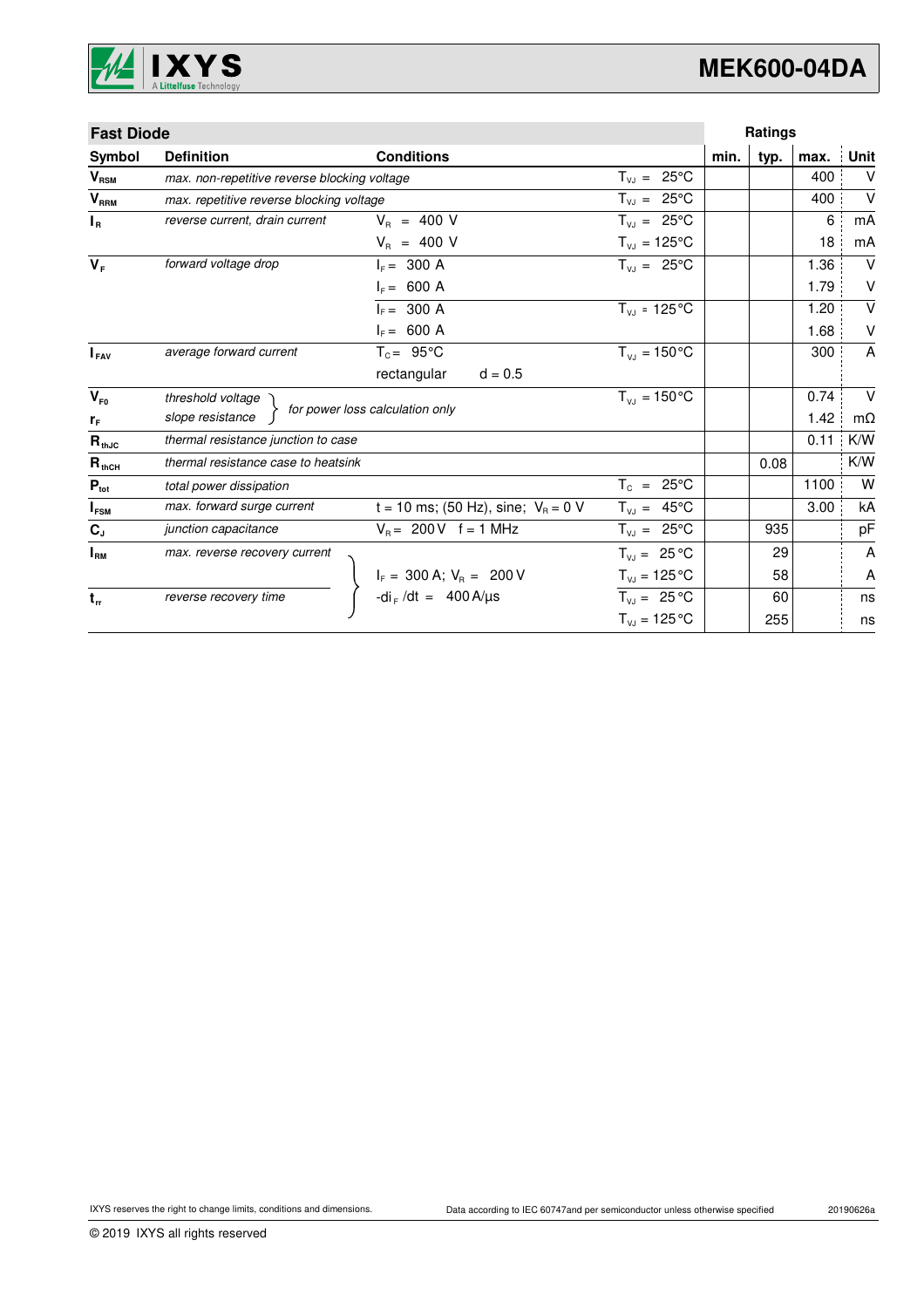

| Package<br>Υ4                   |                              |                                                              | Ratings                    |      |      |      |      |      |
|---------------------------------|------------------------------|--------------------------------------------------------------|----------------------------|------|------|------|------|------|
| Symbol                          | <b>Definition</b>            | <b>Conditions</b>                                            |                            |      | min. | typ. | max. | Unit |
| <b>I</b> <sub>RMS</sub>         | <b>RMS</b> current           | per terminal                                                 |                            |      |      |      | 300  | A    |
| $T_{\nu J}$                     | virtual junction temperature |                                                              |                            |      | -40  |      | 150  | °C   |
| $T_{op}$                        | operation temperature        |                                                              |                            |      | -40  |      | 125  | °C   |
| $\mathsf{T}_{\mathsf{stg}}$     | storage temperature          |                                                              |                            |      | -40  |      | 125  | °C   |
| Weight                          |                              |                                                              |                            |      |      | 150  |      | g    |
| $M_{\rm{D}}$                    | mounting torque              |                                                              |                            |      | 2.25 |      | 2.75 | Nm   |
| $M_{\tau}$                      | terminal torque              |                                                              |                            |      | 4.5  |      | 5.5  | Nm   |
| $d_{\mathsf{Spp/App}}$          |                              | creepage distance on surface   striking distance through air | terminal to terminal       | 14.0 | 10.0 |      |      | mm   |
| $d_{\mathsf{Spb}/\mathsf{Apb}}$ |                              |                                                              | terminal to backside       | 16.0 | 16.0 |      |      | mm   |
| v<br><b>ISOL</b>                | <i>isolation</i> voltage     | $= 1$ second                                                 |                            |      | 3600 |      |      | V    |
|                                 |                              | $= 1$ minute                                                 | 50/60 Hz, RMS; IsoL ≤ 1 mA |      | 3000 |      |      | ٧    |

| Date Code (DC)<br>Production<br>Index (PI) | ש IXYS <b>ש</b><br>yywwAA<br>Part Number<br>Lot.No: xxxxxx | Circuit |  |
|--------------------------------------------|------------------------------------------------------------|---------|--|

Data Matrix: part no. (1-19), DC + PI (20-25), lot.no.# (26-31), blank (32), serial no.# (33-36)

| <b>Marking on Product</b><br>Orderina<br>Ordering Number |             |             | <b>Delivery Mode</b> | Quantity | Code No. |
|----------------------------------------------------------|-------------|-------------|----------------------|----------|----------|
| Standard                                                 | MEK600-04DA | MEK600-04DA | Box                  |          | 485365   |

|                     | <b>Equivalent Circuits for Simulation</b> |                      | * on die level | $T_{\rm{VJ}}$ = 150 °C |
|---------------------|-------------------------------------------|----------------------|----------------|------------------------|
|                     | $R_{o}$                                   | Fast<br><b>Diode</b> |                |                        |
| $V_{0 \text{ max}}$ | threshold voltage                         | 0.74                 |                |                        |
| $R_{0 \text{ max}}$ | slope resistance *                        | 0.17                 |                | $m\Omega$              |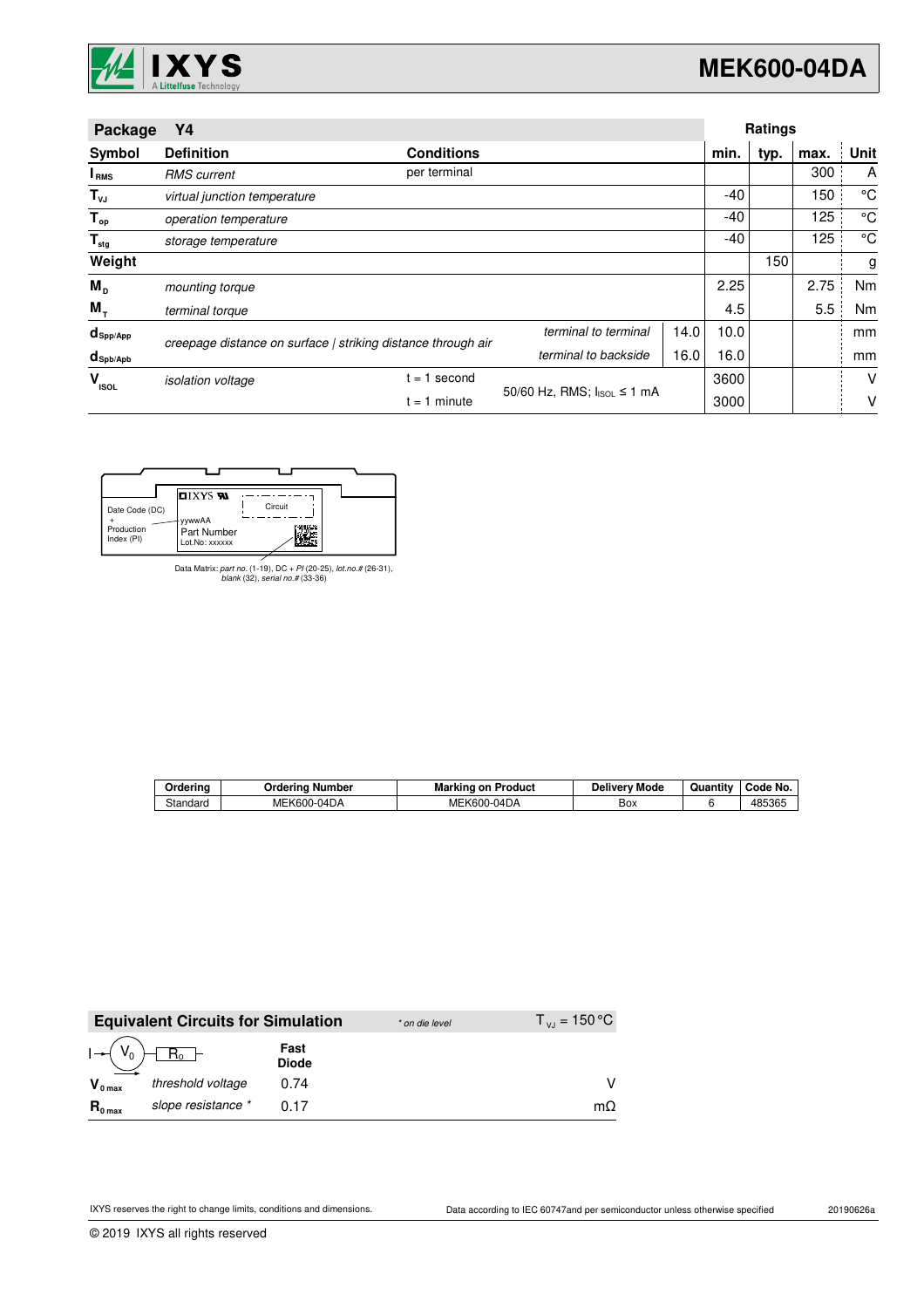

# **MEK600-04DA**

 **Outlines Y4**





|      | <b>MIN</b>         | MAX  | <b>MIN</b> | MAX    |  |
|------|--------------------|------|------------|--------|--|
| Dim. | $\lceil mm \rceil$ | [mm] | [inch]     | [inch] |  |
| а    | 30.0               | 30.6 | 1.181      | 1.205  |  |
| b    | typ. 0.25          |      | typ. 0.010 |        |  |
| C    | 64.0               | 65.0 | 2.520      | 2.559  |  |
| d    | 6.5                | 7.0  | 0.256      | 0.275  |  |
| ė    | 49                 | 5.1  | 0.193      | 0.201  |  |
| h    | 93.5               | 94.5 | 3.681      | 3.720  |  |
|      | 79.5               | 80.5 | 3.130      | 3.169  |  |
| k    | 33.4               | 34.0 | 1.315      | 1.339  |  |
|      | 16.7               | 17.3 | 0.657      | 0.681  |  |
| m    | 22.7               | 23.3 | 0.894      | 0.917  |  |
| n    | 22.7               | 23.3 | 0.894      | 0.917  |  |
| Ō    | 14.0               | 15.0 | 0.551      | 0.591  |  |
| p    | typ. 10.5          |      | typ. 0.413 |        |  |